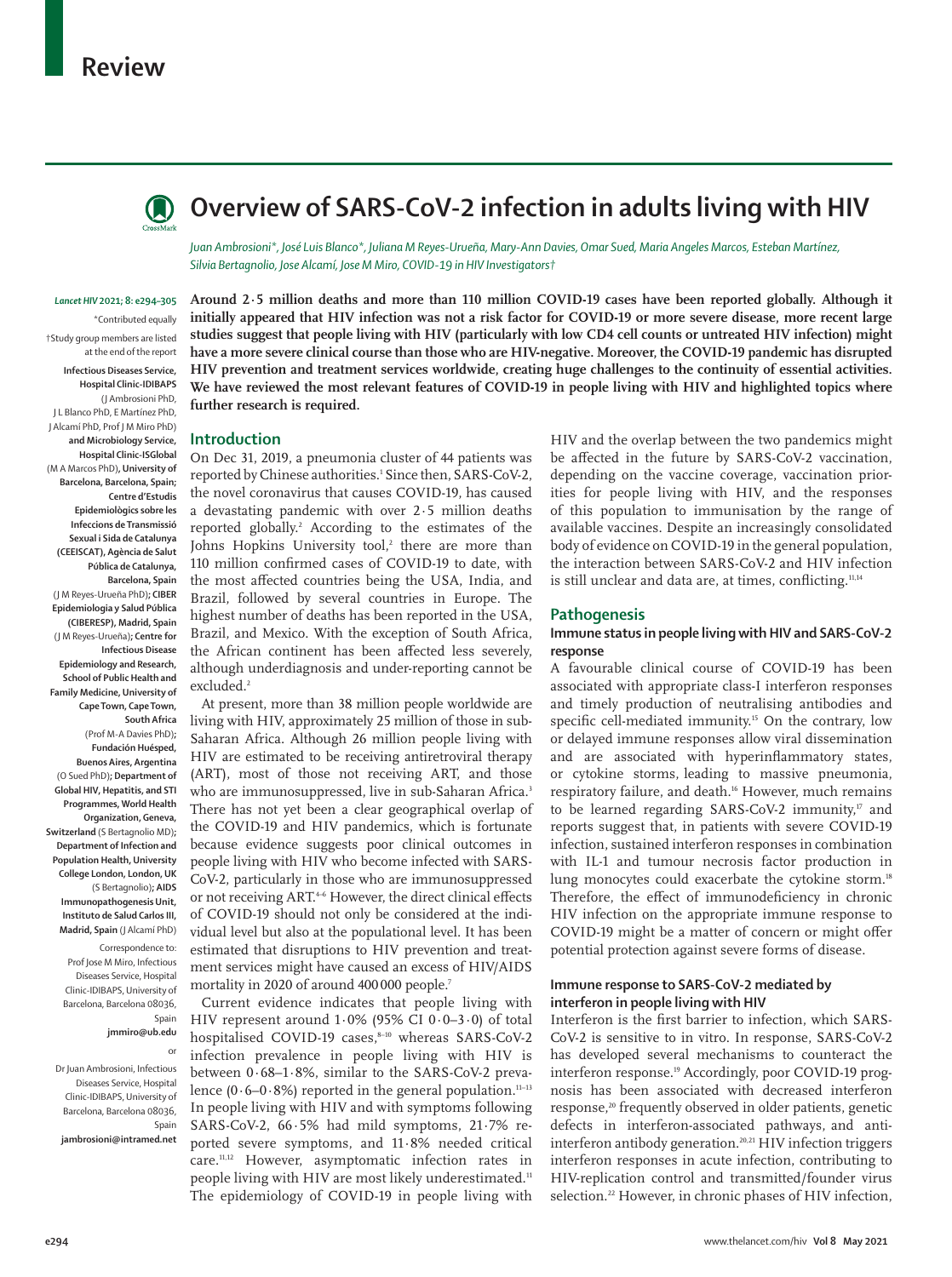persistently high interferon concentrations and interferon-stimulated gene activation might correlate with disease progression, low CD4 counts, and long-term immunoactivation. These factors could suggest a detrimental role of chronic interferon signalling in HIV infection, normalised by ART.23

## **HIV-infected response: adaptive immunity and potential gaps against SARS-CoV-2**

Early generation of robust functional IgG antibodies against the SARS-CoV-2 spike protein is associated with survival in severe COVID-19 infection.<sup>24</sup> In addition, broad, strong CD4 and CD8 memory cell responses are observed in recovered patients, suggesting that coordinated antigen-specific B-cell and T-cell responses provide protective immunity against severe COVID-19 infection and death.<sup>24</sup>

In people living with HIV, active replication of HIV is associated with T-cell activation, increased CD8 T cells, inflammation, and lymphocytic exhaustion.<sup>25</sup> These parameters are normalised by ART, particularly when treated early. Profound defects in B-cell function have been reported—eg, polyclonal activation, absence of and dysfunction of memory B cells, and defective follicular helper T-cell activity.<sup>26</sup> Some of these defects are not fully recovered after ART, and long-term antibody production and decreased responses to neoantigens or recall antigens can persist in patients with HIV, representing a potential threat to vaccine response. These defects in T-cell and B-cell functions can potentially result in severe clinical course and poor COVID-19 prognosis in patients with HIV, particularly when low CD4 counts and viral replication persist despite ART. Two studies have shown that the concentration and duration of IgG, IgM, and neutralising antibodies in people living with HIV after SARS-CoV-2 infection are similar to the population that are HIV-negative, $27,28$  although a third study showed a lower rate of neutralising antibodies in people living with HIV.<sup>29</sup>

#### **Proinflammatory status in people living with HIV**

Patients with COVID-19 and severe clinical course develop dysfunctional immune responses characterised by profound lymphopenia (including both low CD4 and CD8 T-cell counts), increased cytokines and chemokines, massive natural killer cell and lymphocytic activation, and subsequent exhaustion. At the pulmonary level, macrophage activation and endothelial damage lead to cellular recruitment, increased inflammation, and activation of complement and coagulation pathways, leading to aggravated viral pneumonia, respiratory failure, systemic injury, and death. This cytokine storm is also present with lower intensity in acute HIV infection in which strong immune-system activation is triggered by high viraemia.<sup>25,30</sup> ART restores interferon, cytokine, and chemokine concentrations, although some patients present low-level persistent activation and inflammatory markers. Although evidence is scarce, restoration of interferon concentrations might be beneficial for responses to SARS-CoV-2.

Overall, full viral suppression with ART ensures nearcomplete immune recovery in people living with HIV. Therefore, for well controlled infections in people with well controlled HIV infection, SARS-CoV-2 infection should be managed as in the HIV-negative population. However, persistent viral replication, low CD4 counts, and increased concentrations of inflammatory markers have been described in a subgroup of patients treated with ART, a scenario potentially leading to severe COVID-19 disease progression. Additionally, defective B-cell functioning, not completely recovered by ART, might contribute to decreased COVID-19-vaccine response. Moreover, increased rates of cancer, neurological disease, and cardiovascular disease have been described in people living with HIV, adding potential risk factors to COVID-19 disease progression.<sup>31,32</sup> There is also a progressive increase in the median age of people living with HIV, particularly in high-income countries,<sup>33</sup> and the natural immune-senescence process should be also considered in older people living with HIV, which might also impair immune responses.<sup>34</sup>

## **Advantages and disadvantages of immune HIV status in tackling COVID-19**

People living with HIV with CD4 counts less than 200 cells per μL, unsuppressed HIV RNA, or opportunistic illnesses in the preceding 6 months, have been considered an atrisk population since the COVID-19 pandemic began.<sup>35</sup> As declining CD4 cells are associated with COVID-19 severity, people living with HIV with low CD4 cells might face a higher risk of severe COVID-19 infection.<sup>36,37</sup> Similarly, untreated HIV infections might worsen the immunological effect of COVID-19 infection.<sup>38</sup> At present, effective ART is universally recommended and immunological recovery is expected in most patients with HIV infection,<sup>39</sup> but COVID-19 might occur in people living with HIV unaware of their HIV status. In the largest published cohorts, the potentially higher risk for poorer COVID-19-related outcomes in people living with HIV with lower CD4 cell counts<sup>40,41</sup> might be driven by concomitant comorbidities.<sup>42</sup> more common in people living with HIV than in uninfected people,43 the prevalence of which is inversely proportional to CD4 counts in people living with HIV.<sup>44</sup>

## **Virological and immunological issues of SARS-CoV-2 in people living with HIV**

Nasopharyngeal and oropharyngeal samples are most widely used for laboratory diagnosis of COVID-19.45 SARS-CoV-2 can also be detected in other respiratory and non-respiratory samples including in plasma, stool, and urine.46 In general, no differences in SARS-CoV-2 viral load have been observed between people that are HIVnegative and people living with HIV. However, in specific scenarios—eg, in advanced disease, low CD4 cell counts,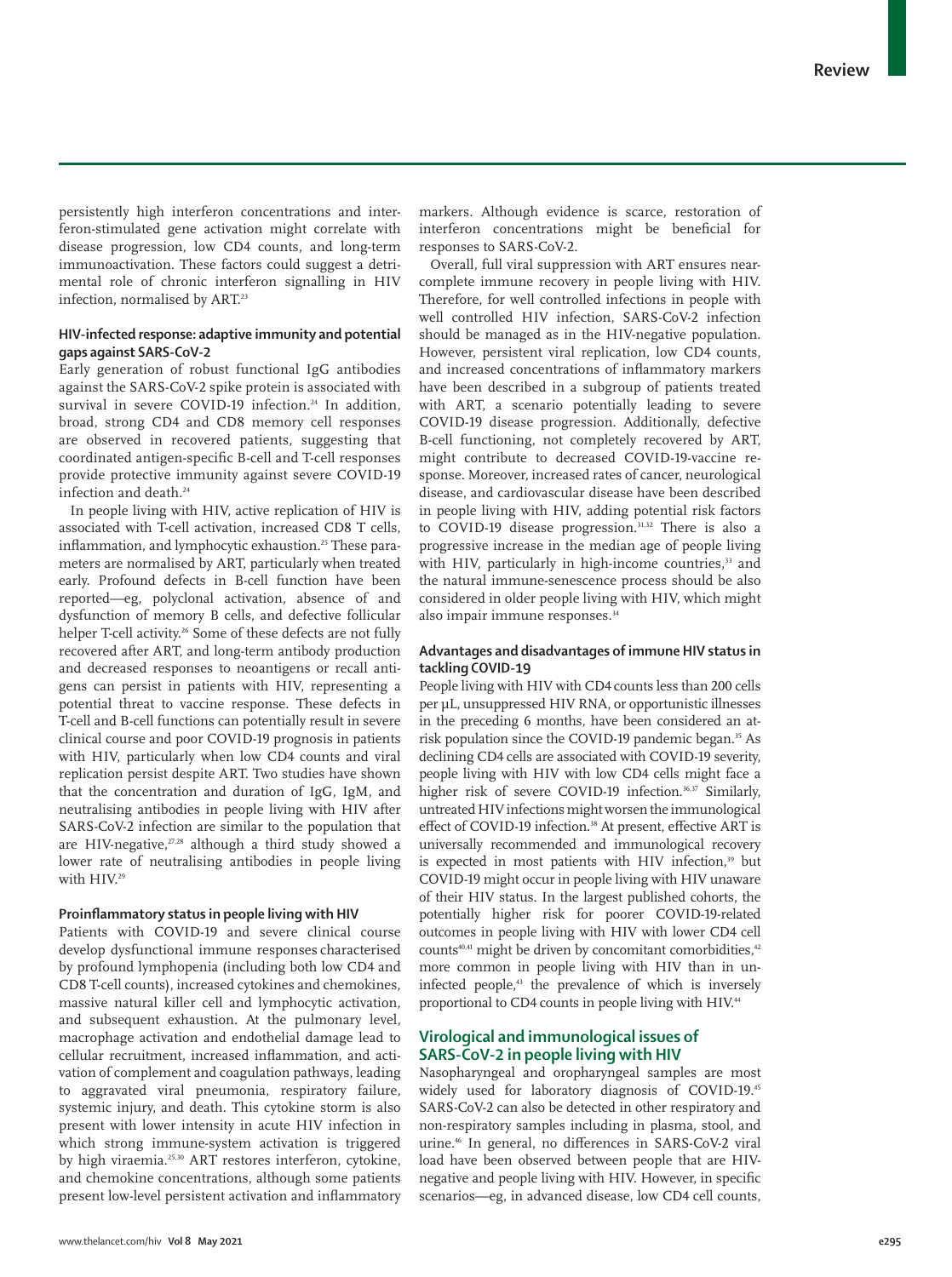|                                                                                                                                                                                                               |                 | Country Study design                              | Number of<br>participants | Age (years)                         | Sex<br>(men) | Confirmed<br>SARS-CoV-2<br>infection | CD4 count<br>(cells per µl) | Undetectable HIV viral<br>load               | Prevalence of comorbidities                                                                      |
|---------------------------------------------------------------------------------------------------------------------------------------------------------------------------------------------------------------|-----------------|---------------------------------------------------|---------------------------|-------------------------------------|--------------|--------------------------------------|-----------------------------|----------------------------------------------|--------------------------------------------------------------------------------------------------|
| Inciarte et al<br>$(2020)^{62}$                                                                                                                                                                               | Spain           | Single-centre<br>retrospective cohort             | 53                        | 44                                  | 81%          | 79.2%                                | 618                         | 96.2%                                        | At least 1 comorbidity (43%)*                                                                    |
| Vizcarra et al<br>$(2020)^{61}$                                                                                                                                                                               | Spain           | Single-centre<br>retrospective cohort             | 51                        | 53.3                                | 84%          | 69%                                  | 565                         | 98%                                          | Liver disease (47%), hypertension (35%),<br>cardiovascular disease (27%) <sup>+</sup>            |
| Sigel et al<br>$(2020)^{40}$                                                                                                                                                                                  | <b>US</b>       | Multicentre case-<br>control study                | 88                        | 61                                  | 75%          | 100%                                 | 44% higher<br>than 500      | 81%                                          | Hypertension (38%), diabetes (27%),<br>chronic kidney disease (22%)                              |
| Ho et al<br>$(2021)^{37}$                                                                                                                                                                                     | US              | Muticentre<br>retrospective cohort                | 93                        | 58                                  | 72%          | 100%                                 | 554                         | 83.8%                                        | Hypertension (52-7%), diabetes (34-4%),<br>respiratory disease (26-9%)                           |
| Etienne et al<br>$(2020)^{63}$                                                                                                                                                                                | France          | single-centre<br>prospective cohort               | 54                        | 54                                  | 61.1%        | 70.3%                                | 583                         | 96.2%                                        | Cardiovascular disease (46.3%),<br>hypertension (29.6%), respiratory<br>disease $(9.3%)\ddagger$ |
| Dandachi et al<br>$(2020)^{41}$                                                                                                                                                                               | US and<br>Spain | COVID-19 in people<br>living with HIV<br>registry | 286                       | $51-1$                              | 74.1%        | 100%                                 | 531                         | 88.7%                                        | Hypertension (46.5%), obesity (32.3%),<br>diabetes (21.3%)                                       |
| Boulle et al<br>$(2020)^4$                                                                                                                                                                                    | South<br>Africa | Population cohort<br>study                        | 2895                      | 20-39 (57% of 21%)<br>participants) |              | 100%                                 | 24% higher<br>than 200      | NR (60% viral load<br>more than 1000 copies) | <b>NR</b>                                                                                        |
| Miyashita et al<br>$(2021)^{64}$                                                                                                                                                                              | US.             | Muticentre<br>retrospective cohort                | 161                       | 51-65 (51% of<br>participants)      | 78%          | <b>NR</b>                            | <b>NR</b>                   | <b>NR</b>                                    | Hypertension (46%), dyslipidaemia (34%),<br>diabetes (29%)                                       |
| Del Amo et al<br>$(2020)^{65}$                                                                                                                                                                                | Spain           | Muticentre<br>retrospective cohort                | 236                       | 50-59 (42% of 75%)<br>participants) |              | 100%                                 | <b>NR</b>                   | NR (100% on ART)                             | <b>NR</b>                                                                                        |
| Geretti et al<br>$(2020)^5$                                                                                                                                                                                   | UK              | Muticentre<br>prospective cohort                  | 122                       | 56                                  | 66.1%        | 90.5%                                | <b>NR</b>                   | NR (91.8% on ART)                            | Chronic kidney disease (18-1),<br>cardiovascular disease (17-1%),<br>obesity (17%)§              |
| Cabello et al<br>$(2021)^{57}$                                                                                                                                                                                | Spain           | Muticentre<br>retrospective cohort                | 63                        | 46                                  | 88.9%        | 49.2%                                | 605                         | NR (96.8% on ART)                            | Hypertension (19%), obesity (13%),<br>cardiovascular disease (12.7%)                             |
| ART=antiretroviral therapy. NR=not reported. *Comorbidity details not described in study. +63% chance of having at least one comorbidity. #55.6% chance of having at least one comorbidity. \$74.6% chance of |                 |                                                   |                           |                                     |              |                                      |                             |                                              |                                                                                                  |

having at least one comorbidity.

*Table 1:* **Main epidemiological and clinical results of studies (published until Nov 1, 2020) reporting at least 50 cases of people living with HIV and COVID-19 infections**

or uncontrolled HIV replication—people living with HIV might show prolonged SARS-CoV-2 shedding, which has been described in other immunosuppressed populations, and might eventually promote the emergence of SARS-CoV-2 variants.<sup>47,48</sup> As described in other acute infections<sup>49,50</sup> and vaccination,<sup>51</sup> acute COVID-19 infection might lead to transient increases in HIV RNA due to overall T-cell activation and mobilisation of HIV reservoirs.<sup>52</sup> No major consequences on progression in people living with HIV receiving ART are expected, but there is an absence of data for long-term follow-up.<sup>52,53</sup>

Standard confirmation of acute SARS-CoV-2 infection relies on detecting unique viral sequences by nucleic acid amplification tests, such as real-time RT-PCR. The assay targets include regions on the *E*, *RdRP*, *N*, and *S* genes of SARS-CoV-2. Optimal diagnostics consist of nucleic acid amplification test assay with at least two independent targets on the SARS-CoV-2 genome. Given the extensive SARS-CoV-2 transmission, a simple algorithm might be adopted with one single discriminatory target.54 No data describe nucleic acid amplification tests in people living with HIV compared with individuals that are HIV-negative. Coinfections are common in immunocompromised patients (eg, people living with HIV) and might be associated with greater morbidity and mortality than in immunocompetent individuals. The use of multiplex PCR against multiple common human respiratory pathogens in parallel might facilitate single-test differential diagnosis.<sup>55</sup>

Antibody testing is dependent on host immune responses to infection; hence antibody responses to infection and vaccination might be expected to be impaired in immunosuppressed people living with HIV, despite the low number of studies on antibody responses in people living with HIV. Knowledge gaps include the duration of detectable IgG and total antibodies, the relationship of seropositivity to infectious virus shedding during convalescence, and factors affecting antibody response (eg, age, comorbid medical conditions, and immunocompromised status, including HIV infection).<sup>56</sup>

### **Clinical manifestations and disease progression**

Since the first reported series of COVID-19 in people living with HIV,<sup>8</sup> a stream of single-centre or multicentre case-series have been published.13,37,40,41,57–63 These series report epidemiological features, clinical presentation, and outcomes in people living with HIV (table 1). Globally, the initial series showed no clear evidence for higher COVID-19 infection rates or different disease course in people living with HIV. However, these series were limited by small sample sizes. Most studies reported a younger age population compared with hospitalised patients who are HIV-negative and had COVID-19 but reported similar rates of comorbidity. The patients had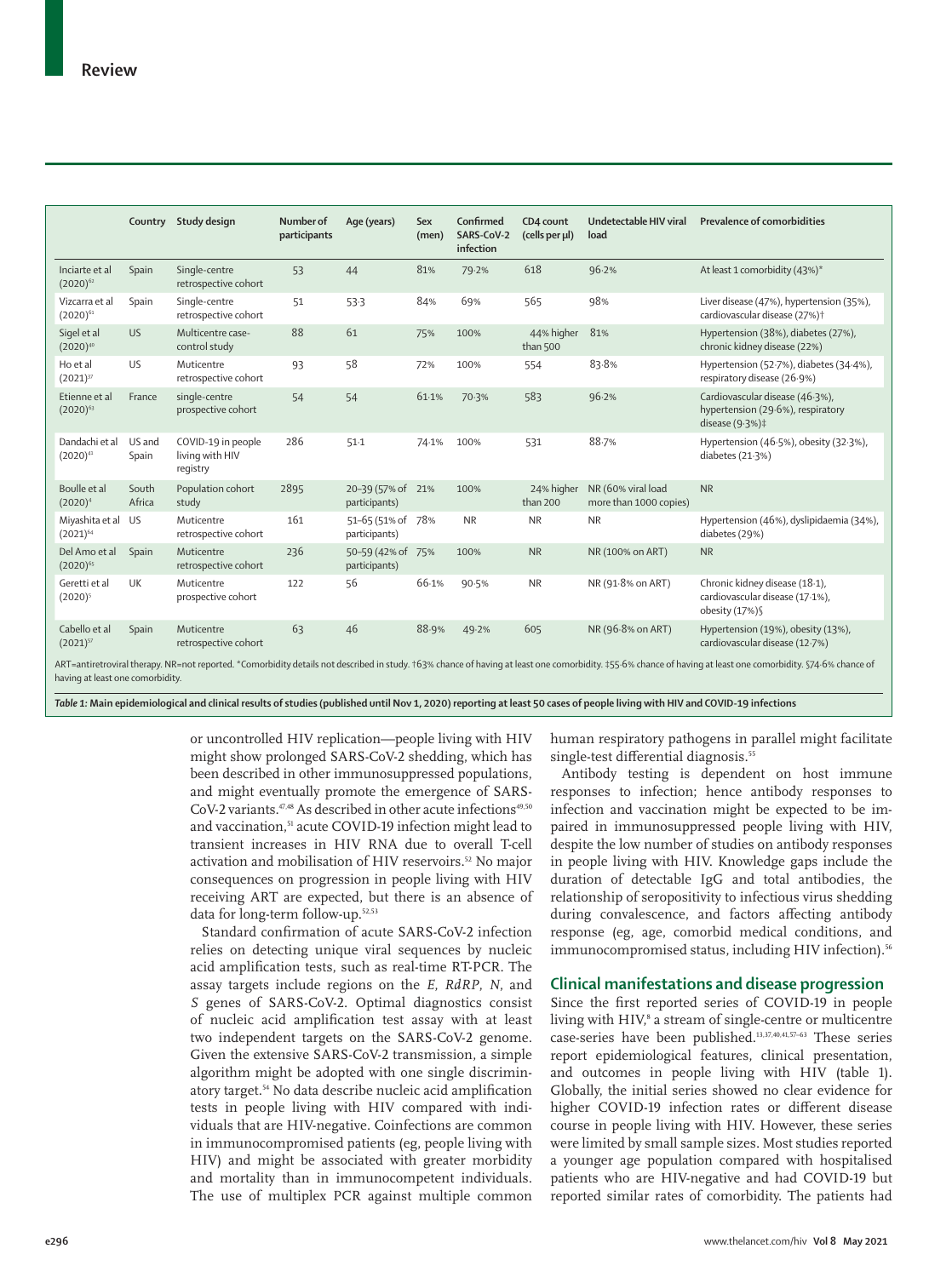a good overall immunological status; however, with a high proportion of these patients receiving ART, evaluations of clinical course in more immunosuppressed patients and in those not taking ART were hampered (table 1).

As with individuals that are HIV-negative, the risk of severe COVID-19 illness in these series was reported to increase with age, affected by sex (men in particular), and by certain chronic medical problems, such as arterial hypertension, cardiovascular disease, chronic lung disease, obesity, and diabetes. Many of these comorbidities are more prevalent among people living with HIV at any given age, particularly in high-income countries. Not surprisingly, a more severe outcome was described in people living with HIV who also had three or more comorbidities (table 1).41 However, larger cohort studies were published soon after, some suggesting poorer outcomes for individuals with HIV compared with the smaller series,<sup>64</sup> but other studies did not report these outcomes.<sup>65</sup> A cohort study from the UK<sup>5</sup> and, in particular, a study from South Africa<sup>4</sup> found a higher risk of poor outcome (which resulted in admission to the intensive care unit [ICU] or mortality, or both) in coinfected patients compared with individuals that are HIV-negative. The South African study was much larger and from a country with high HIV seroprevalence; most of the patients who were infected with SARS-CoV-2 were women, and people living with HIV were much younger with more pronounced immunodeficiency. Consequently, this study was probably capable of detecting an HIV-infection effect unnoticed in smaller studies.<sup>4</sup> In a large New York study,<sup>6</sup> previous HIV diagnosis was associated with higher rates of severe disease requiring hospitalisation, and the risk of hospitalisation (but not death) increased with progression of HIV disease stage. The only significant factor associated with in-hospital mortality among hospitalised patients living with HIV was age, with those aged 40 years or older being three to four times more likely to die in hospital.<sup>6</sup> Recent cohort studies indicated increased age and different comorbidities (such as diabetes and renal insufficiency) and low CD4 cell count as risk factors for hospitalisation in people living with HIV infected with SARS-CoV-2 in the USA.<sup>66-68</sup>

In studies comparing people living with HIV with individuals that are HIV-negative, clinical COVID-19 presentation was no different to typical reports in the general population. Fever, cough, fatigue, and dyspnoea were consistently the most frequently reported signs and symptoms in most of these series. Fever and cough were sometimes significantly more frequent in people living with HIV than in those who are HIV-negative.<sup>41,61,62</sup> Headache, myalgia, and odynophagia (or sore throat) were also very prevalent and rates of anosmia or dysgeusia seem to be similar in people living with HIV compared with HIVnegative individuals. Radiological findings of people living with HIV were also similar to HIV-negative patients, presenting mostly with patchy bilateral alveolo-interstitial infiltrates. Among laboratory abnormalities, as expected, lymphopenia was more frequent in people living with HIV,5,37 CD4 and CD8 T-cell counts could be very low during the disease<sup>36</sup> as a result of COVID-19-induced lymphopenia, and patients with poor outcome (ie, ICU admission, mechanical ventilation, and death) had higher concentrations of inflammatory markers.<sup>37</sup>

Nevertheless, drawing definite conclusions from these studies is difficult; some studies aggregated confirmed and suspected cases,<sup>5,61–63</sup> others focused only on hospitalised patients,<sup>5,40</sup> and some reported no relevant clinical data. The possibility of HIV infection and late presentation as a differential diagnosis of COVID-19 must always be considered. The most relevant differential diagnosis with COVID-19 is pneumonia caused by *Pneumocystis jirovecii*, 69 but chest x-ray infiltrates in COVID-19 are frequently more peripheral than central; the opposite occurs with pneumonia caused by *P jirovecii*. Nevertheless, *P jirovecii* should always be excluded when CD4 cell counts are low. Likewise, COVID-19 causes a deep lymphopenia, and therefore, patients with severe disease can have very low CD4 and CD8 T-cell counts,<sup>36</sup> thus increasing the risk of pneumonia caused by *P jirovecii*. Although, reports of high frequency of pneumonia caused by *P jirovecii* resulting from COVID-19 induced lymphopenia are scarce. Finally, concomitant diagnoses should be considered, such as COVID-19 and tuberculosis,70 pneumonia caused by *P jirovecii*, 69,71 or cryptococcosis.

No clear evidence indicates that HIV infections prolong or spread SARS-CoV-2 infections; hence monitoring SARS-CoV-2 shedding durations has not been recommended for people living with HIV. However, as in other immunocompromised individuals,<sup>47,48</sup> it is reasonable to consider a longer viral shedding in severely immunosuppressed people living with HIV. No specific differences exist regarding infection prevention and control measures for people living with HIV, and those measures indicated for immunosuppressed patients, in general, should be followed.

## **Prognostic factors for ICU admission and death**

For series reporting only hospitalisations, ICU admission for people living with HIV ranged between 17% and 33%.<sup>5,40</sup> In instances when outpatients were included, overall rates of ICU admission ranged between 3% and 22%.<sup>57,64</sup> As previously explained, severe illness increases with age and multimorbidities, and is increased in men,<sup>11,12</sup> with multimorbidities being reported in nearly two-thirds of patients coinfected with HIV and SARS-CoV-2.12 The risk of mortality in hospitalised patients in the UK showed an adjusted hazard ratio of 1·69 (95% CI 1·15–2·48;  $p=0.008$ ),<sup>5</sup> whereas in the UK, in primary care alone, after adjustment for age, sex, deprivation, ethnicity, smoking and obesity, the adjusted hazard ratio was 2·59 (1·74–3·84; p<0·0001). Although, most deceased people with HIV had other comorbidities.<sup>9</sup> Similar results were found in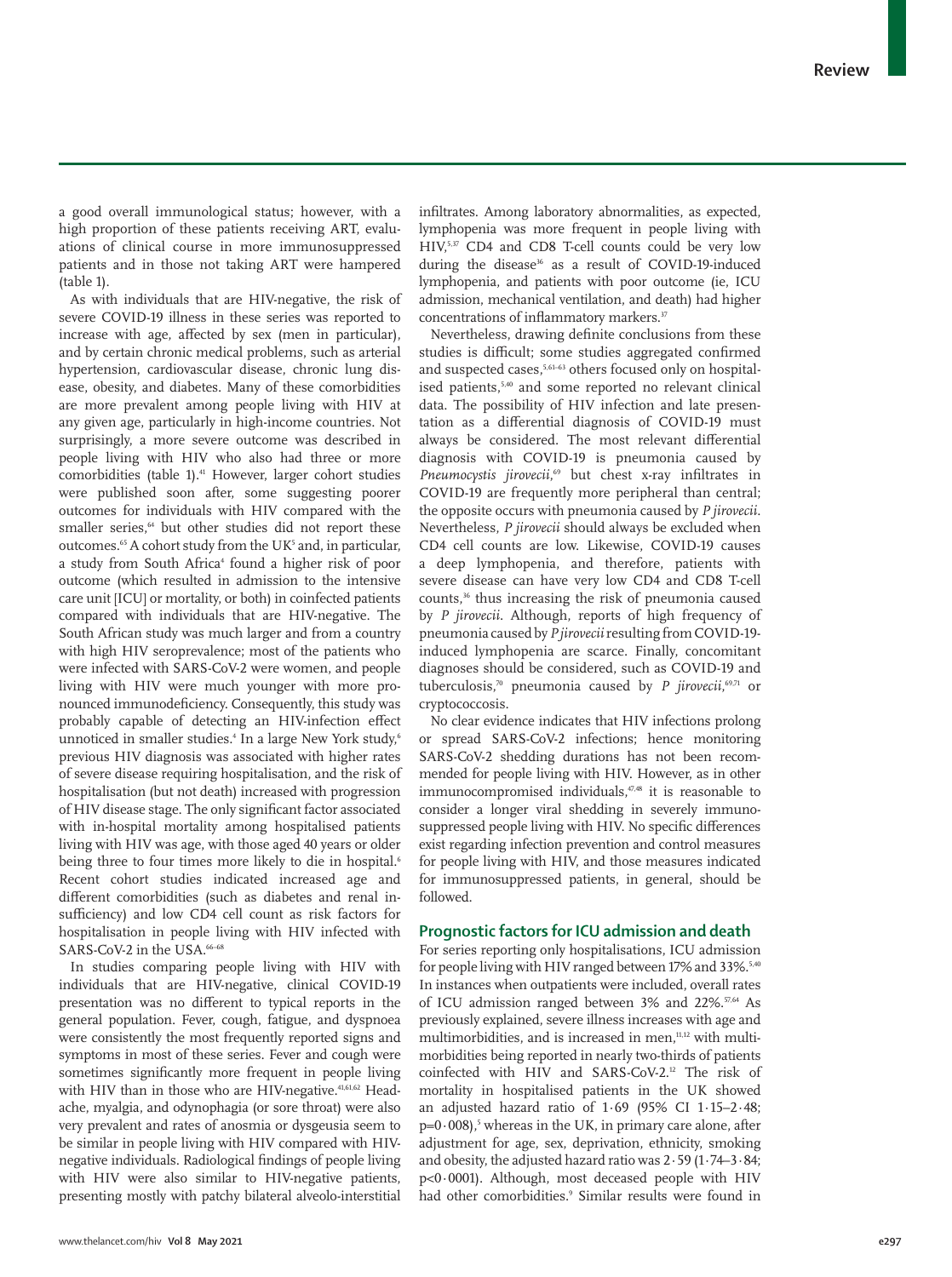|                                                                                                               | Hospitalisation | Intensive care<br>unit admission | Mechanical<br>ventilation | <b>Mortality</b><br>rate | Other relevant results and conclusions                                                                                                            |
|---------------------------------------------------------------------------------------------------------------|-----------------|----------------------------------|---------------------------|--------------------------|---------------------------------------------------------------------------------------------------------------------------------------------------|
| Inciarte et al (2020) <sup>62</sup>                                                                           | 49%             | 8%                               | 4%                        | 4%                       | No HIV or ART role identified as prognostic factor                                                                                                |
| Vizcarra et al (2020) <sup>61</sup>                                                                           | 55%             | 12%                              | 9.8%                      | 4%                       | No differences in COVID-19 presentation due to HIV status                                                                                         |
| Sigel et al (2020) <sup>40</sup>                                                                              | $NA^*$          | 17%                              | 18%                       | 21%                      | Smoking and comorbidities more frequent in people living with HIV<br>than in people who are HIV-negative, but both groups had similar<br>outcomes |
| Ho et al (2021) <sup>37</sup>                                                                                 | $NA*$           | 26.4%                            | 20.8%                     | 26.4%                    | Higher inflammatory markers in people living with HIV with poor<br>outcome                                                                        |
| Etienne et al (2020) <sup>63</sup>                                                                            | <b>NR</b>       | 9.3%                             | <b>NR</b>                 | 2%                       | Sub-Saharan African ethnicity and metabolic disorders associated<br>with critical outcome; CD4 cell count not related                             |
| Dandachi et al (2020) <sup>41</sup>                                                                           | 57.3%           | 28.7%                            | 22.6%                     | 16.5%                    | CD4 counts of less than 200 cells per µL was associated with intensive<br>care unit admission, mechanical ventilation, or death                   |
| Boulle et al (2020) <sup>4</sup>                                                                              | 20.75%          | <b>NR</b>                        | <b>NR</b>                 | 3.6%                     | Higher mortality in people living with HIV compared with people who<br>are HIV negative                                                           |
| Miyashita et al (2021) <sup>64</sup>                                                                          | <b>NR</b>       | 22%                              | 12%                       | 14%                      | Poor outcomes related to comorbidities                                                                                                            |
| Del Amo et al (2020) <sup>65</sup>                                                                            | 64%             | 6.35%                            | <b>NR</b>                 | 8.5%                     | Incidence of COVID-19 not higher than in the general population;<br>tenofovir might be protective                                                 |
| Geretti et al (2020) <sup>5</sup>                                                                             | $NA*$           | 33%                              | 16.4%                     | 24%                      | After adjusting for age and other variables, higher mortality seen in<br>people living with HIV                                                   |
| Cabello et al (2021) <sup>57</sup>                                                                            | 32.3%           | 3.2%                             | 3.2%                      | 3.2%                     | Prognosis related to age and comorbidities                                                                                                        |
| ART=antiretroviral therapy. NR=not reported. NA=not applicable. *Studies included only hospitalised patients. |                 |                                  |                           |                          | Table 2: Summary of outcomes in studies reporting on more than 50 people living with HIV who have been infected with COVID-19                     |

Western Cape, South Africa, where after adjusting for other risk factors, HIV increased the risk of death in patients with COVID-19 by a factor of  $2.14$  (1.70–2.70).<sup>4</sup> However, global mortality varied considerably across studies, depending on the design. Mortality was as high as  $24\%$  in the UK series (only hospitalisations)<sup>5</sup> and as low as 2% in the French series, $63$  and 3 $\cdot$  6% in the South African cohort study<sup>4</sup> with a higher number of patients and the inclusion of outpatients (table 2).

Prognosis, according to HIV status and CD4 cell count, is difficult to evaluate because most studies from Europe and the USA on levels of immunity reported an overall high CD4 cell count.<sup>37,41,61-63</sup> In these virologically suppressed patients with good immune status, poor outcomes remained relating to comorbidities and age (as in the general population). Other studies, with larger cohorts did not provide CD4 T-cell count. Nevertheless, in the South African cohort study (with a larger number of patients, but also with the most immunosuppressed population), HIV was an independent prognosis factor for poor outcome, suggesting people living with HIV with low CD4 counts have a more severe COVID-19 clinical course than those who are HIV-negative.<sup>4</sup> Dandachi and colleagues<sup>41</sup> reported poor outcomes for patients with CD4 count of less than 200 cells per µL. A 2021 cohort study from the UK (CD4 data were not provided) and another multicentre cohort study also found people living with HIV to be at higher risk of poor outcome.<sup>9,72</sup> In a case-control study from Spain, people living with HIV had higher mortality (9·8% *vs* 3·4% compared with HIV-negative individuals), related mostly to the presence of comorbidities but not to virological or immunological factors, or ART use.<sup>73</sup> In other studies, a poorer outcome was not noticed.74–76

The potential relationship of antiretroviral drugs to improve or worsen outcomes remains controversial. Although Del Amo and colleagues<sup>65</sup> reported lower COVID-19 incidence in patients taking tenofovir, a selection bias might have existed, because most patients with comorbidities do not take tenofovir. Furthermore, Boulle and colleagues<sup>4</sup> reported the use of tenofovir being associated with reduced mortality compared with other therapies. In a Spanish study, the use of tenofovir–emtricitabine was associated with lower seropositivity against SARS-CoV-2, suggesting a lower infection rate. $\bar{7}$  Although no other published study reported any antiretroviral drug to be protective or associated with poor outcomes in people living with HIV and COVID-19, there are ongoing studies that are researching this.

#### **Drug therapies**

## **Antiretroviral drugs with potential anti-SARS-CoV-2 activity**

Some antiretroviral drugs have been investigated for their potential action against SARS-CoV-2. Data suggest tenofovir might be active in vitro $65,78$  due to its tight union with a critical SARS-CoV-2 lifecycle enzyme, the RNA-dependent RNA polymerase.79 However, conflicting results have emerged from clinical trials and observational studies investigating the anti-SARS-CoV-2 activity of the enzyme in treatment and prevention.<sup>65,78</sup> Lopinavir–ritonavir and darunavir, both protease inhibitors, have also been evaluated. In-vitro activity of darunavir was identified but no anti-SARS-CoV-2 activity at clinically relevant concentrations (EC50 >100 μM) was shown. Lopinavir–ritonavir showed no efficacy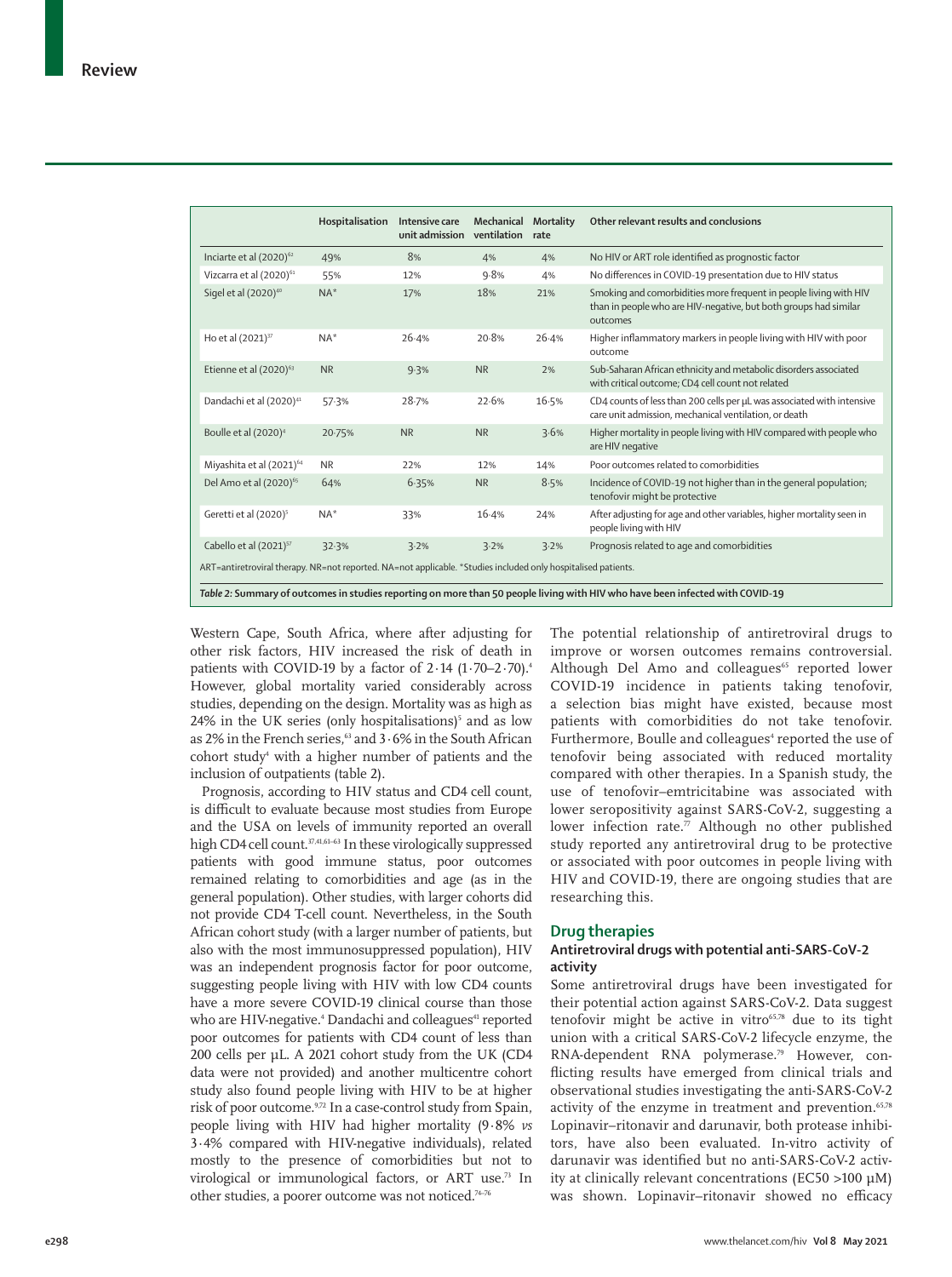in reducing mortality and mechanical ventilation in hospitalised patients in the RECOVERY study (<1% of people living with HIV) and in the large Solidarity trial.80,81 Trials with maraviroc and cenicriviroc (CCR5 inhibitors) are ongoing (NCT04441385 and NCT04500418).

### **State-of-the-art COVID-19 treatment**

Remdesivir (a viral RNA-dependent RNA polymerase inhibitor) in monotherapy or combined with baricitinib (a selective JAK inhibitor with dual antiviral and antiinflammatory activity) improved time to recovery compared with standard of care or placebo among patients with stages 4–6 on the US National Institutes of Health severity scale (figure 1).<sup>81-86</sup> However, the Solidarity trial, which analysed stages 5 and 6, did not find improvement in survival.81 This finding has led to contradictory positions held by the US Food and Drug Administration and the European Medicines Agency, which approved remdesivir use, and by WHO, which does not recommend its use. Convalescent plasma and some specific neutralising antibody administration in mild disease in the community has shown to prevent progression and hospital admission compared with placebo.87-90 However, data are scarce on all antivirals used by people living with HIV. Many off-label antimicrobial agents, such as ivermectin or sofosbuvir, are under evaluation.

## **Steroids, other anti-inflammatory drugs, and anticoagulants**

Anti-inflammatory drugs, such as systemic corticosteroids, IL-6 inhibitors (eg, tocilizumab, siltuximab, and sarilumab), IL-1 inhibitors (eg, anakinra), colchicine, and baricitinib (JAK inhibitor), might act in virus-driven hyperinflammation and cytokine storms occurring in severe COVID-19 infection and many of these drugs are under investigation.<sup>91</sup> Dexamethasone (at low doses of 6 mg per day for up to 10 days, or equivalent doses of hydrocortisone or methylprednisolone) is the only drug that reduces mortality in patients requiring oxygen therapy.92 To date, no data indicate that anti-inflammatory drug use increases the risk of reactivation of opportunistic infections in people living with HIV or that drug use should differ from the general population. Prophylactic anticoagulation is generally recommended in all hospitalised patients with COVID-19 and should be used similarly in people living with HIV.93

Relevant drug–drug interactions are available for many anticoagulants and systemic steroids when pharmacokinetic enhancers (eg, ritonavir and cobicistat) are provided in ART regimens. Dose adaptation or changes in the concomitant medication might be necessary. With immunomodulatory drugs (eg, tocilizumab), drug–drug interactions are less relevant, but evidence is scarce. Online resources, such as the [University of Liverpool's](https://www.hiv-druginteractions.org/checker)  [interaction checker](https://www.hiv-druginteractions.org/checker), can be consulted.

| Setting                                                                                        | Community                                                                                                                                                                                                                                  | <b>Hospital ward</b>                                                                                                                                                                       | <b>Hospital intensive</b><br>care unit                                                                     |  |  |  |  |
|------------------------------------------------------------------------------------------------|--------------------------------------------------------------------------------------------------------------------------------------------------------------------------------------------------------------------------------------------|--------------------------------------------------------------------------------------------------------------------------------------------------------------------------------------------|------------------------------------------------------------------------------------------------------------|--|--|--|--|
| Stages and severity of<br>COVID-19 infection                                                   | Stages 1-2:<br>asymptomatic or mild                                                                                                                                                                                                        | Stages 3-5: moderate or<br>severe                                                                                                                                                          | Stages 6-7: critical<br>(requiring mechanical<br>ventilation or<br>extracorporeal<br>membrane oxygenation) |  |  |  |  |
| Population with HIV affected<br>by COVID-19 infection <sup>4,9</sup>                           | 66%                                                                                                                                                                                                                                        | 22%                                                                                                                                                                                        | 12%                                                                                                        |  |  |  |  |
|                                                                                                | Isolation for at least 10-14 days                                                                                                                                                                                                          |                                                                                                                                                                                            |                                                                                                            |  |  |  |  |
|                                                                                                | Antiretroviral therapy not stopped or changed                                                                                                                                                                                              |                                                                                                                                                                                            |                                                                                                            |  |  |  |  |
| <b>Treatment</b><br>• Early antiviral therapy<br>• Proper timing of<br>anti-inflammatory drugs | · Symptomatic treatment<br>• Close monitoring for<br>early detection of<br>progression and hospital<br>referral<br>• Consider intravenous<br>monoclonal antibodies<br>or convalescent plasma<br>in high-risk patients<br>with mild disease |                                                                                                                                                                                            |                                                                                                            |  |  |  |  |
|                                                                                                |                                                                                                                                                                                                                                            | <b>Remdesivir</b><br>(intravenously for 5-10 days) for:<br>• Stage 4 (no oxygen) and stage 5<br>(low flow oxygen supply)<br>• Stage 6, plus baricitinib (orally for<br>$14$ days)          |                                                                                                            |  |  |  |  |
|                                                                                                |                                                                                                                                                                                                                                            | <b>Dexamethasone</b><br>(intravenously or orally for 10 days) for:<br>• Stages 5-7 (low or high flow oxygen supply,<br>mechanical ventilation, and extracorporeal<br>membrane oxygenation) |                                                                                                            |  |  |  |  |
|                                                                                                |                                                                                                                                                                                                                                            | Low molecular weight heparin (subcutaneously):<br>• During the entire hospitalisation period                                                                                               |                                                                                                            |  |  |  |  |

#### *Figure 1:* **Therapeutic management of COVID-19 in patients with HIV in January, 2021**

Adaptive COVID-19 Treatment Trial scores on the ordinal scale: 1=not hospitalised, no limitations of activities; 2=not hospitalised, limitation of activities, home oxygen requirement, or both; 3=hospitalised, not requiring supplemental oxygen and no longer requiring ongoing medical care (used if hospitalisation was extended for infection control reasons); 4=hospitalised, not requiring supplemental oxygen but requiring ongoing medical care (COVID-19-related or other medical conditions); 5=hospitalised, requiring any supplemental oxygen; 6=hospitalised, requiring non-invasive ventilation or use of high-flow oxygen devices; 7=hospitalised, receiving invasive mechanical ventilation or extracorporeal membrane oxygenation; and 8=death. Asymptomatic or presymptomatic infections=individuals positive for SARS-CoV-2 with a virological test (ie, a nucleic acid amplification test or an antigen test), but with no symptoms consistent with COVID-19. Mild illness=individuals with any of the various signs and symptoms of COVID-19 (eg, fever, cough, sore throat, malaise, headache, muscle pain, nausea, vomiting, diarrhoea, and loss of taste and smell) but without shortness of breath, dyspnoea, or abnormal chest imaging. Moderate illness=individuals with evidence of lower respiratory disease during clinical assessment or imaging and who have an oxygen saturation of 94% or higher in room air at sea level. Severe illness=individuals who have oxygen saturation of less than 94% in room air at sea level, a ratio of arterial partial pressure of oxygen to fraction of inspired oxygen of less than 300 mm Hg, respiratory frequency of more than 30 breaths per min, or lung infiltrates of more than 50%. Critical illness=individuals who have respiratory failure, septic shock, or multiple organ dysfunction. Remdesivir is approved by the regulatory agencies (ie, US Food and Drug Administration and European Medicines Agency) but is currently not recommended by WHO for COVID-19 treatment (regardless of HIV status).

## **Monitoring HIV infection in outpatient and care facilities**

Disruption in health-care services has affected the prevention and care of various illnesses, including HIV. In the short term, there have been decreases in testing and diagnoses of new cases of HIV infection and other transmittable infections; and limitations in laboratory monitoring, clinical visits, and access to ART might have resulted in suboptimal care of HIV infection and other

For more on **the University of Liverpool's interaction checker** see [https://www.hiv](https://www.hiv-druginteractions.org/checker)[druginteractions.org/checker](https://www.hiv-druginteractions.org/checker)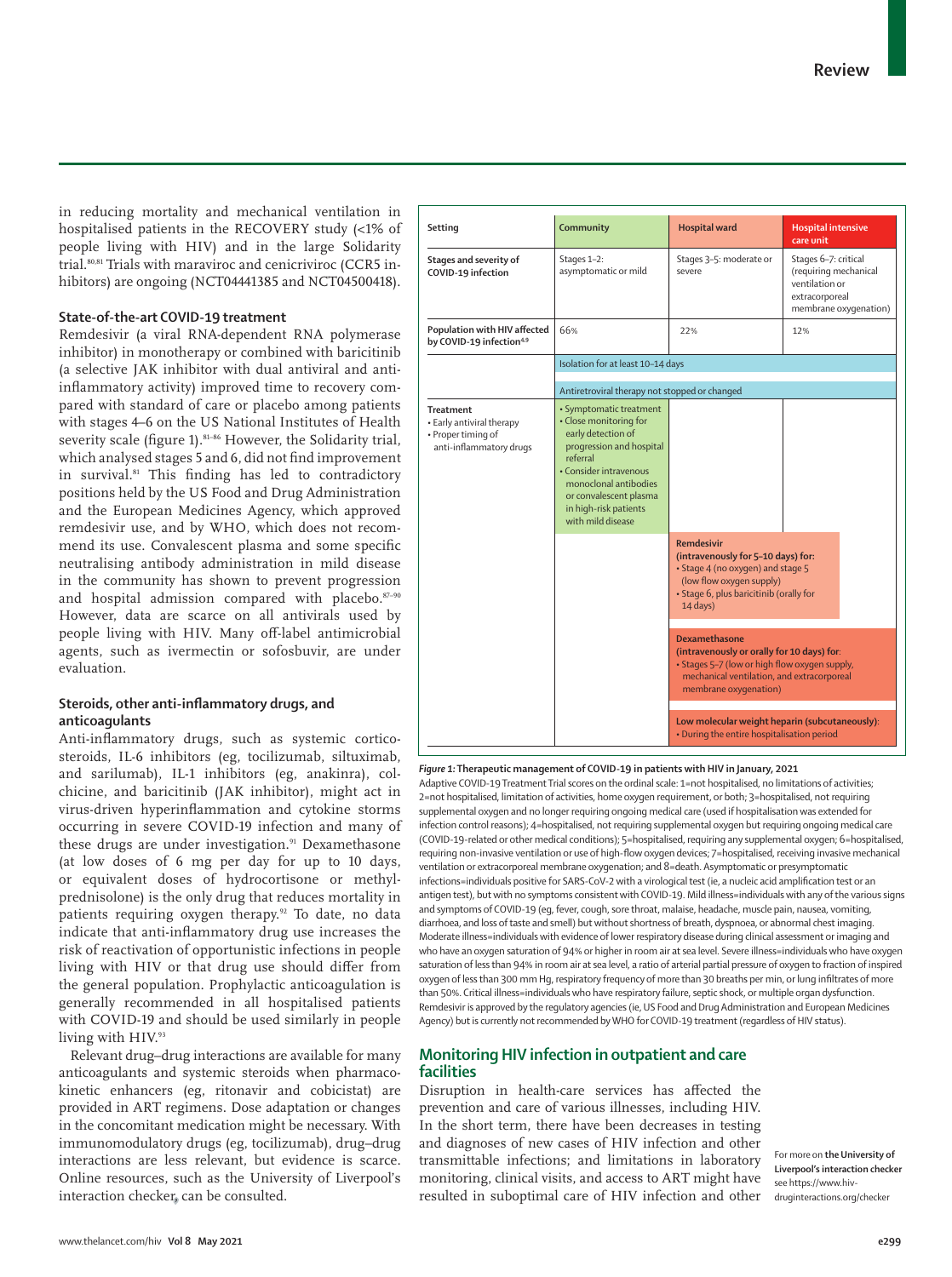comorbidities in people living with HIV.94–96 The real long-term consequences are not completely known, and time will be necessary for accurate evaluations. Infrastructure for HIV consultations has been adapted to the constraints of the pandemic in most institutions.

In-person visits have been the rule for monitoring HIV infection. Before the COVID-19 pandemic, telehealth interventions had been used satisfactorily but were restricted, at least, partly due to major technical issues and costs. The COVID-19 pandemic has brought a renewed need for remote care. Simple telephone calls and email messages replaced in-person visits at first. The Spanish HIV association, GeSIDA, has established a minimum set of recommendations for telehealth for patients with HIV.<sup>97</sup> More sophisticated systems (eg, videoconferencing) have developed during the COVID-19 pandemic, and this option, alongside in-person visits, will most likely remain in the future for stable and non-complicated cases. Consultation for post-exposure prophylaxis or symptomatic sexually transmitted infections need to be maintained by in-person visits, as well as the initiation of ART for newly diagnosed individuals. In the follow-up of people living with HIV, approaches to screening asymptomatic SARS-CoV-2 infection, isolation, and quarantine rules should be the same as in the general population.

People with drug addictions are particularly susceptible to COVID-19, due to poorer social health determinants. Social isolation might increase the risks of addiction and deaths caused by drug overdose. People using substances might have reduced access to harm reduction and treatment services.<sup>98</sup> There might be disruptions in illicit drug supplies, affecting availability and cost, and increasing the risk of drug adulteration.<sup>99</sup> Individuals with addictions have been at higher risk of multimorbidity and mortality during the COVID-19 pandemic.<sup>100</sup> Some centres have ensured a sufficient quantity of take-home doses for patients on methadone maintenance treatment to maximise their adherence during COVID-19-related lockdowns.<sup>101</sup>

The COVID-19 pandemic has affected mental health, particularly in patients with pre-existing psychiatric disorders.102 The consequences were substantially higher among people living with HIV, in racial and ethnic minorities, immigrants, transgender people, sex workers, and socioeconomically disadvantaged groups.<sup>103</sup> Women were especially affected in some studies.<sup>104,105</sup> Other studies (but not all) have described substantial reductions in sex with non-steady partners during the first weeks of lockdown among men who have sex with men (MSM).106–109 These studies describe MSM as indicating fewer sexual partners or fewer opportunities for having sex. Reduced sexual activity with sexual partners external to the household is more likely to result in reduced sexual transmitted infections among HIV-positive MSM.106 A Belgian study described MSM who had sex with nonsteady partners were significantly more likely to be HIV positive, to use pre-exposure prophylaxis (PrEP), or to have engaged in sexual practices such as group sex, chemsex, and sex work, before the first national lockdown, compared with their counterparts.<sup>106</sup>

Lockdown restrictions and reducing in-person visits during the COVID-19 pandemic might have interrupted both pre-exposure prophylaxis for adults at high-risk of HIV infection and antiretroviral treatment for people living with HIV. Hence outreach programmes for treatment and prevention of HIV have become increasingly relevant and should be rapidly implemented in case of further waves. Developing remote pharmacy visits alongside the widespread use of commercial home delivery services ensured continued ART access for people living with HIV. As with remote medical visits, there were technical and legal obstacles to overcome. The Spanish Society of Hospital Pharmacy released a document on telepharmacy and medication home delivery.<sup>110</sup>

### **SARS-CoV-2 vaccines and HIV infection**

All licensed, virally effective vaccines are based on the induction of neutralising antibodies directed against viral envelope surface proteins and the spike receptor binding domain. Although cellular responses are probably important in establishing a protective response, vaccines that are unable to induce antibodies that block infection are no longer considered for clinical development.111,112 This principle has targeted the SARS-CoV-2 spike protein in all COVID-19 vaccines,<sup>113</sup> even if some prototypes also hope to induce cellular immunity. HIV preventive vaccine research is focusing on the induction of broadly neutralising antibodies.114,115 Many HIV-preventive prototypes under development (eg, RNA, adenovirus vectors, or trimeric envelopes) have been translated to the coronavirus field, enabling the rapid results observed in SARS-CoV-2 vaccinology.113

Few people living with HIV have been included in reported phase 3 vaccine trials, so the readiness of their immune systems remains unknown.<sup>116</sup> Predictions and potential concerns are based on two sets of data: the immune damage to B-cell compartments and antibody generation caused by HIV infection that could potentially decrease humoral responses to neoantigens (eg, the SARS-CoV-2 spike protein); and the scarce response of people living with HIV to other vaccines, particularly in patients with low CD4 T-cell count. People living with HIV display lower or delayed responses to several vaccines, including pneumococcal, influenza and hepatitis B vaccines.<sup>117</sup> Accordingly, specific recommendations have been generated, including repeated vaccine doses or vaccination with particular prototypes.<sup>118,119</sup> Studies analysing the response of patients with HIV to COVID-19 vaccines are needed to define the potential advantage of some prototypes or the need for additional vaccine doses to achieve full protective immunity.

There is debate on whether people living with HIV should be considered as an at-risk group requiring prioritisation for COVID-19 vaccination. No evidence supports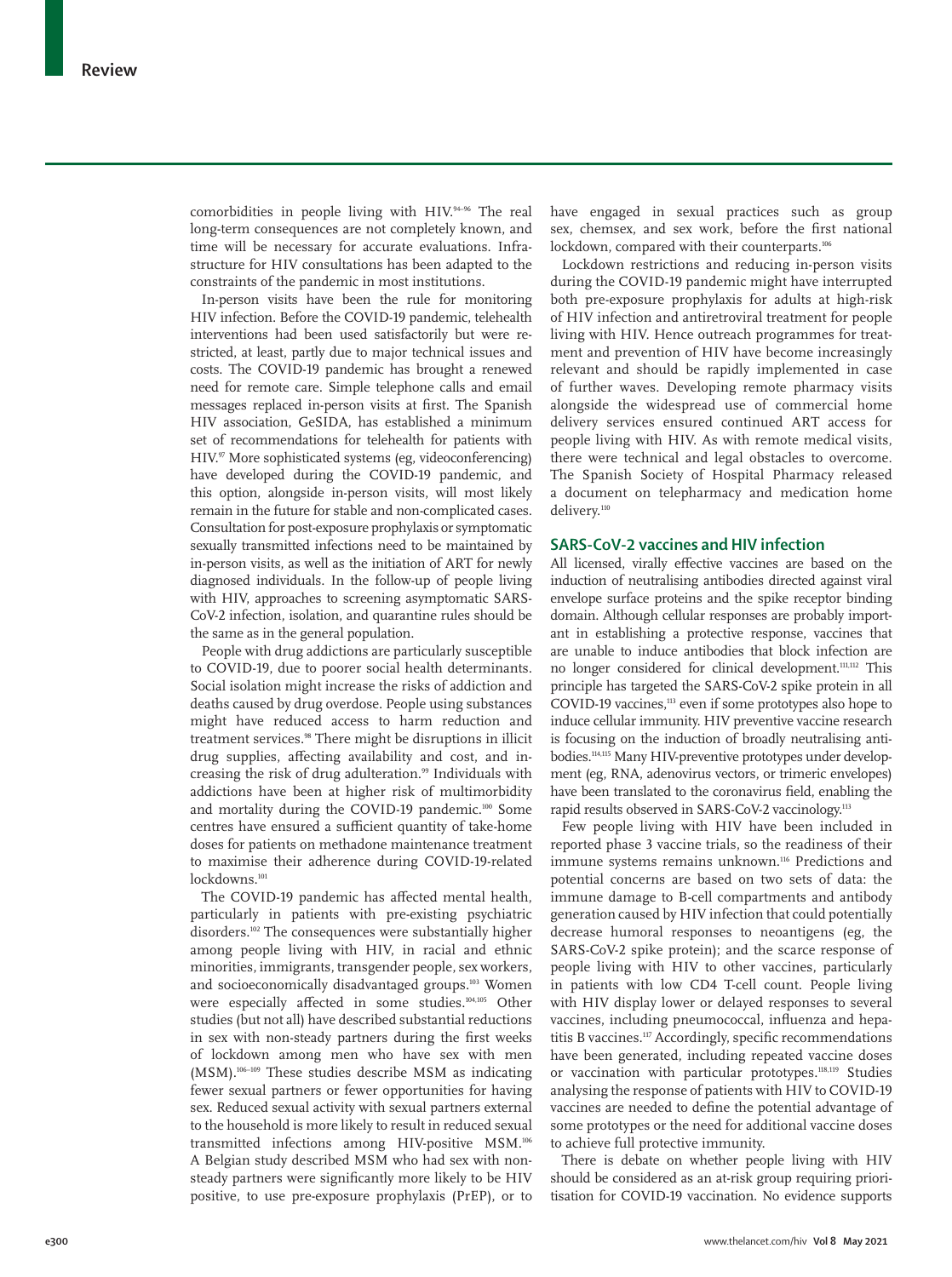this indication, but patients with comorbidities or those with low CD4 counts (less than 200 cells per µL) might be at higher risk of developing severe COVID-19, and hence should benefit from early COVID-19 vaccination. The European AIDS Clinical Society statement on COVID-19 in people living with HIV also supports the vaccination priority scheme.120 Unfortunately, data on people living with HIV included in approved phase 2 and 3 vaccine trials so far are scarce: in the Moderna vaccine trials, only  $0.6\%$  of participants were people living with HIV<sup>121</sup> and only  $0.5\%$  in the Pfizer trials.<sup>122</sup> In the Novavax phase 2b study in South Africa, responses in people living with HIV seem to have been much lower than in individuals that do not have HIV. Although, the final results remain unavailable.123 ART should be continued during vaccination of people living with HIV.

## **Future trends in SARS-CoV-2 and HIV infections**

Unfortunately, clearly establishing the interplay between the HIV/AIDS and COVID-19 pandemics will require a higher quality of evidence than is available. Emerging evidence seems to indicate a moderately increased risk of death and severity of COVID-19 in people living with HIV.4–6,124 Many aspects of COVID-19 and HIV/AIDS interaction need to be elucidated (figure 2). Although data are insufficient to determine whether HIV viral load, CD4 T-cell count, or ART use are associated with COVID-19 related death, there are some signs that low CD4 counts (less than 200 cells per µL) might potentially be associated with poor outcomes. As the data are not unequivocal, a large dataset comparing outcomes in HIV-positive and HIV-negative cohorts with broader geographical representation is required. Among other initiatives, the WHO Global COVID-19 Clinical Platform<sup>125</sup> is gathering anonymised and standardised individual-level clinical data from people living with HIV and the general population hospitalised with COVID-19. One ongoing discussion is whether the use of specific antiretroviral drugs might protect against COVID-19. Although evidence on the potential protective role of tenofovir-emtricitabine<sup>65</sup> on SARS-CoV-2 acquisition and progression is conflicting, PrEP should continue to be provided to protect against HIV-infection acquisition. Similarly, no evidence suggests people living with HIV should be managed differently in preventing COVID-19 clinical progression. Modifications switching to protease inhibitor-based ART or including any antiretroviral drug increasing protection for COVID-19 are not justified.

When health-care systems are overwhelmed, deaths from manageable conditions, such as HIV, might increase substantially due to disruptions in essential health services. Lockdown measures and stigmatisation have affected the functioning of HIV clinics in many settings, particularly in low-income and middle-income countries. A survey by WHO done between April and June, 2020, showed that 34 of 127 countries reported ART disruptions. In a subsequent update, 12 countries reported ART stock availability



*Figure 2:* **Interaction of the HIV and SARS-CoV-2 pandemics and unanswered questions**

#### *Panel***: General principles of COVID-19 management in people living with HIV**

Studies on therapeutics were mostly done in HIV-negative individuals, and no evidence indicates different therapeutic approaches should be considered in people living with HIV. Some general principles are applicable when treating COVID-19 infection in people living with HIV:

- Treatment, including antiviral, anti-inflammatory, and anticoagulant therapies, should be the same as for HIV-negative individuals (figure 1)
- Antiretroviral therapy (ART) regimens should not be stopped or modified to promote anti-SARS-CoV-2 activity
- Initial ART should be started with regimens that have high barriers to resistance and low drug–drug interactions, and treatment changes should be delayed unless strictly necessary
- Drug–drug interactions should be considered, particularly with boosted protease inhibitors or boosted integrase-strand-transfer inhibitors. Non-boosted integrase-strand-transfer inhibitors (eg, raltegravir, dolutegravir, and bictegravir) have no major drug–drug interactions
- ART dispensary practice should allow for 3–6-month drug supplies, and monitoring might be deferred with good adherence and absent new toxicity or drug–drug interactions
- Consider consulting infectious disease or HIV specialists in complex cases or for questions on ART and drug–drug interactions
- Although data are scarce for pregnant women living with HIV, COVID-19 prevention and treatment should be identical to treatment given to HIV-negative pregnant women

of 3 months or less for the major first-line drugs.126 To support countries in reorganising and maintaining access to high-quality essential health services for all, WHO has published updated guidance, including a set of immediate targeted actions that countries should consider.<sup>127</sup> WHO also recommends clinically stable people living with HIV to benefit from multiple refills (every 3–6 months) of antiretroviral drugs and other medications, such as opiate substitution and tuberculosis preventative therapies.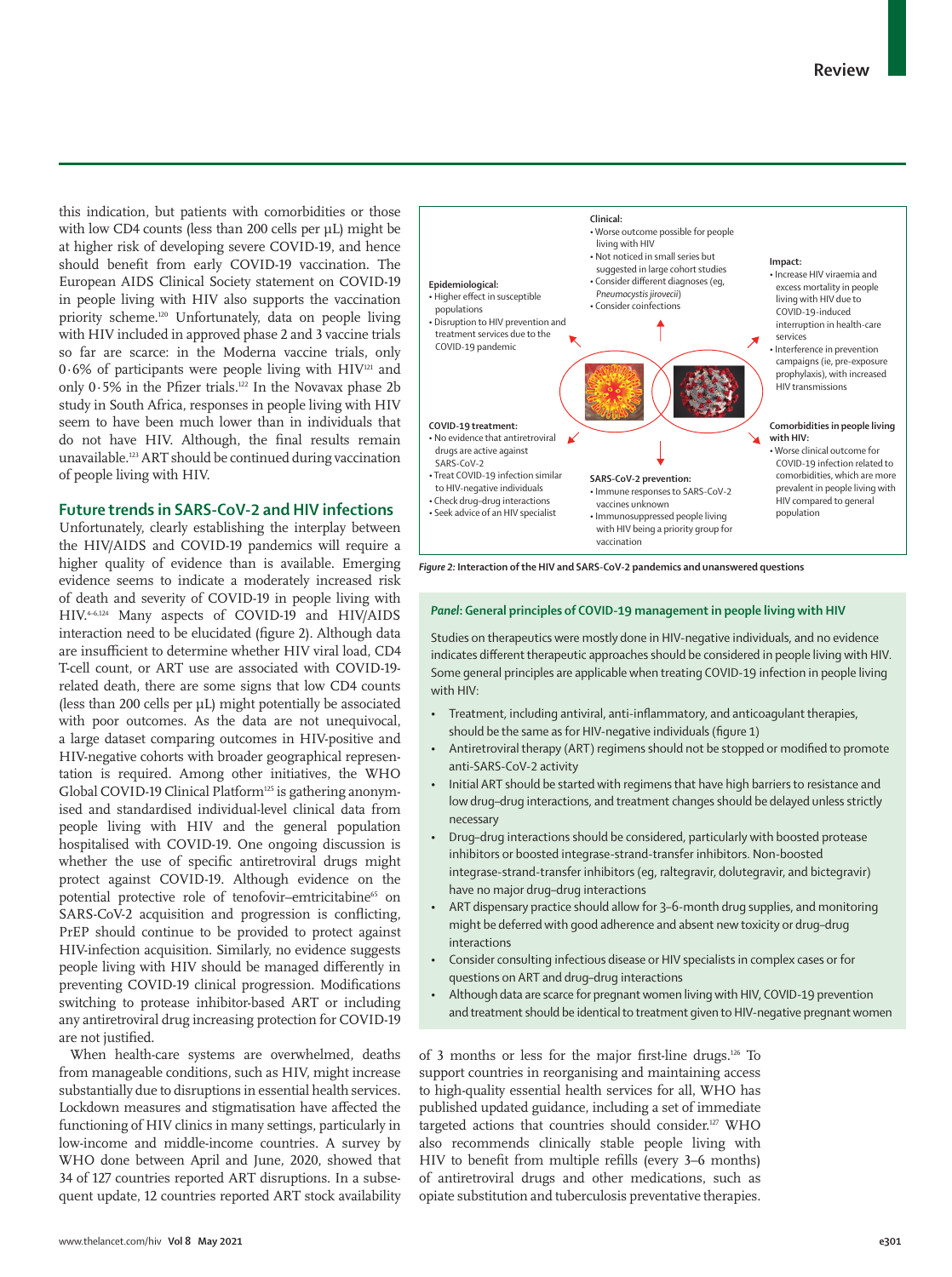#### **Search strategy and selection criteria**

We identified references searching PubMed using a Boolean strategy with the terms: "COVID-19", "SARS-CoV-2" and "HIV-infection" and "epidemiology", "clinical manifestations", "pathogenesis", "diagnosis", "prognosis", "prevention", "treatment", "antiretrovirals", "vaccines", and "low-, middle- and high-income countries". We searched for papers from Jan 1 to Nov 1, 2020, including cohort studies, case-series and clinical trials; duplicates were eliminated. This period had 73094 COVID-19 publications, including 963 (1·32%) that were HIV related. The first case series was published on April 15, 2020. Only publications in English were reviewed and only published data were analysed. Preprint publications were not considered. Given rapid developments, we also considered relevant printed publications between Nov 1, 2020, and Feb 3, 2021, (there were approximately 500 additional publications) and specific relevant data presented in important conferences (ie, the 2021 Conference on Retroviruses and Opportunistic Infections). The final reference list was generated on the basis of originality and relevance to the broad scope of this Review.

Considering the social determinants of health, accessibility to health systems and to ART should be a priority in any further waves of the COVID-19 pandemic (panel).

To protect people living with HIV from COVID-19, a vaccine should be promptly available and accessible. Despite initial concerns on whether a vaccine with the adenovirus 5 platform might increase the risk of acquiring HIV,<sup>128</sup> no evidence suggests that the vaccines approved might increase the risk of HIV infection or that people with HIV have a different response; although data on this are scarce. Therefore, there is an urgent need to know the response of patients with HIV to different COVID-19 vaccines and whether two doses are enough to achieve full protective immunity.

In conclusion, although emerging data on COVID-19 epidemiology and physiopathology and its intersection with HIV infection continue to accumulate, knowledge gaps remain and should be a focus for the global research community.

#### **Contributors**

JMM contributed to the study conception and design of this paper. All authors contributed to the acquisition, analysis, and interpretation of data. All authors contributed to the drafting of this paper and the revision of this paper for important intellectual content. All authors approved the final version of this paper for publication. All authors had full access to all the data in the study and take responsibility for the integrity of the data and the accuracy of the data analysis.

#### **COVID-19 in HIV Investigators**

Juan Ambrosioni, Jose L Blanco, Lorena de la Mora, Felipe Garcia-Alcaide, Ana González-Cordón, Alexis Inciarte, Montserrat Laguno, Lorna Leal, Esteban Martínez-Chamorro, María Martínez-Rebollar, José M Miró, Jhon F Rojas, Berta Torres, Josep Mallolas (HIV/AIDS Unit), Laia Albiac, Daiana L Agüero, Marta Bodro, Celia Cardozo, Mariana Chumbita, Nicol García, Carolina García-Vidal, Marta M Hernández-Meneses, Sabina Herrera, Laura Linares, Antonio Moreno, Laura Morata,

Jose A Martínez-Martínez, Pedro Puerta, Verónica Rico, Alex Soriano (Infectious Diseases Service), Mikel Martínez, María del Mar Mosquera, Maria A Marcos, Jordi Vila (Microbiology Service), Montse Tuset, Dolors Soy (Pharmacy Department), Anna Vilella (Preventive Medicine Service), Alex Almuedo, María J Pinazo, Jose Muñoz (IsGlobal).

#### **Declaration of interests**

JA has participated in advisory boards and received consulting honoraria or research grants, or both, from Gilead Sciences, Janssen Pharmaceuticals, and ViiV Healthcare, outside the submitted work. EM reports grants and personal fees from Merck Sharp & Dohme and ViiV Healthcare, and personal fees from Gilead Sciences and Janssen Pharmaceuticals, outside the submitted work. JMM reports grants and personal fees from AbbVie, Angelini, ContraFect, Cubist, Genentech, Gilead Sciences, Jansen Pharmaceuticals, Lysovant, Medtronic, Merck Sharp & Dohme, Novartis, Pfizer, and ViiV Healthcare, outside the submitted work. All other authors declare no competing interests. The views and opinions expressed in this Review are those of the authors and do not necessarily reflect the official policy or position of the WHO.

#### **References**

- 1 Wuhan City Health Committee. Wuhan Municipal Health Commission notified the outbreak of pneumonia (in Chinese). Jan 1, 2020. https://epaper.hubeidaily.net/pc/content/202001/01/ content\_15040.html (accessed Nov 1, 2020).
- 2 Johns Hopkins University & Medicine. Coronavirus Resource Center. https://coronavirus.jhu.edu/map.html (accessed March 5, 2020).
- 3 UNAIDS. UNAIDS data 2020. Geneva: Joint United Nations Programme on HIV/AIDS, 2020.
- 4 Boulle A, Davies M-A, Hussey H, et al*.* Risk factors for COVID-19 death in a population cohort study from the Western Cape Province, South Africa. *Clin Infect Dis* 2020; published online Aug 29. https://doi.org/10.1093/cid/ciaa1198.
- 5 Geretti AM, Stockdale AJ, Kelly SH, et al*.* Outcomes of coronavirus disease 2019 (COVID-19) related hospitalization among people with human immunodeficiency virus (HIV) in the ISARIC World Health Organization (WHO) clinical characterization protocol (UK): a prospective observational study. *Clin Infect Dis* 2020: published online Oct 23. https://doi.org/ 10.1093/cid/ciaa1605.
- 6 Tesoriero JM, Swain CE, Pierce JL, et al*.* COVID-19 outcomes among persons living with or without diagnosed HIV infection in New York State. *JAMA Netw Open* 2021; **4**: e2037069.
- Friends of the global fight against AIDS, tuberculosis and malaria. How COVID-19 is affecting the global response to AIDS, tuberculosis and malaria. March 26, 2021. https://www. theglobalfight.org/covid-aids-tb-malaria (accessed March 26, 2021).
- 8 Blanco JL, Ambrosioni J, Garcia F, et al. COVID-19 in patients with HIV: clinical case series. *Lancet HIV* 2020; **7:** e314–16.
- 9 Bhaskaran K, Rentsch CT, MacKenna B, et al. HIV infection and COVID-19 death: a population-based cohort analysis of UK primary care data and linked national death registrations within the OpenSAFELY platform. *Lancet HIV* 2021; **8:** e24–32.
- 10 Okoh AK, Sossou C, Dangayach NS, et al. Coronavirus disease 19 in minority populations of Newark, New Jersey. *Int J Equity Health* 2020; **19:** 93.
- 11 Cooper TJ, Woodward BL, Alom S, Harky A. Coronavirus disease 2019 (COVID-19) outcomes in HIV/AIDS patients: a systematic review. *HIV Med* 2020; **21:** 567–77.
- 12 Mirzaei H, McFarland W, Karamouzian M, Sharifi H. COVID-19 among people living with HIV: a systematic review. *AIDS Behav* 2021; **25:** 85–92.
- 13 Guo W, Ming F, Dong Y, et al. A survey for COVID-19 among HIV/AIDS patients in two districts of Wuhan, China. *SSRN* 2020; published online March 13. https://doi.org/10.2139/ssrn.3550029 (preprint).
- 14 Prabhu S, Poongulali S, Kumarasamy N. Impact of COVID-19 on people living with HIV: a review. *J Virus Erad* 2020; **6:** 100019.
- 15 Park A, Iwasaki A. Type I and type III interferons–induction, signaling, evasion, and application to combat COVID-19. *Cell Host Microbe* 2020; **27:** 870–78.
- Vardhana SA, Wolchok JD. The many faces of the anti-COVID immune response. *J Exp Med* 2020; **217:** e20200678.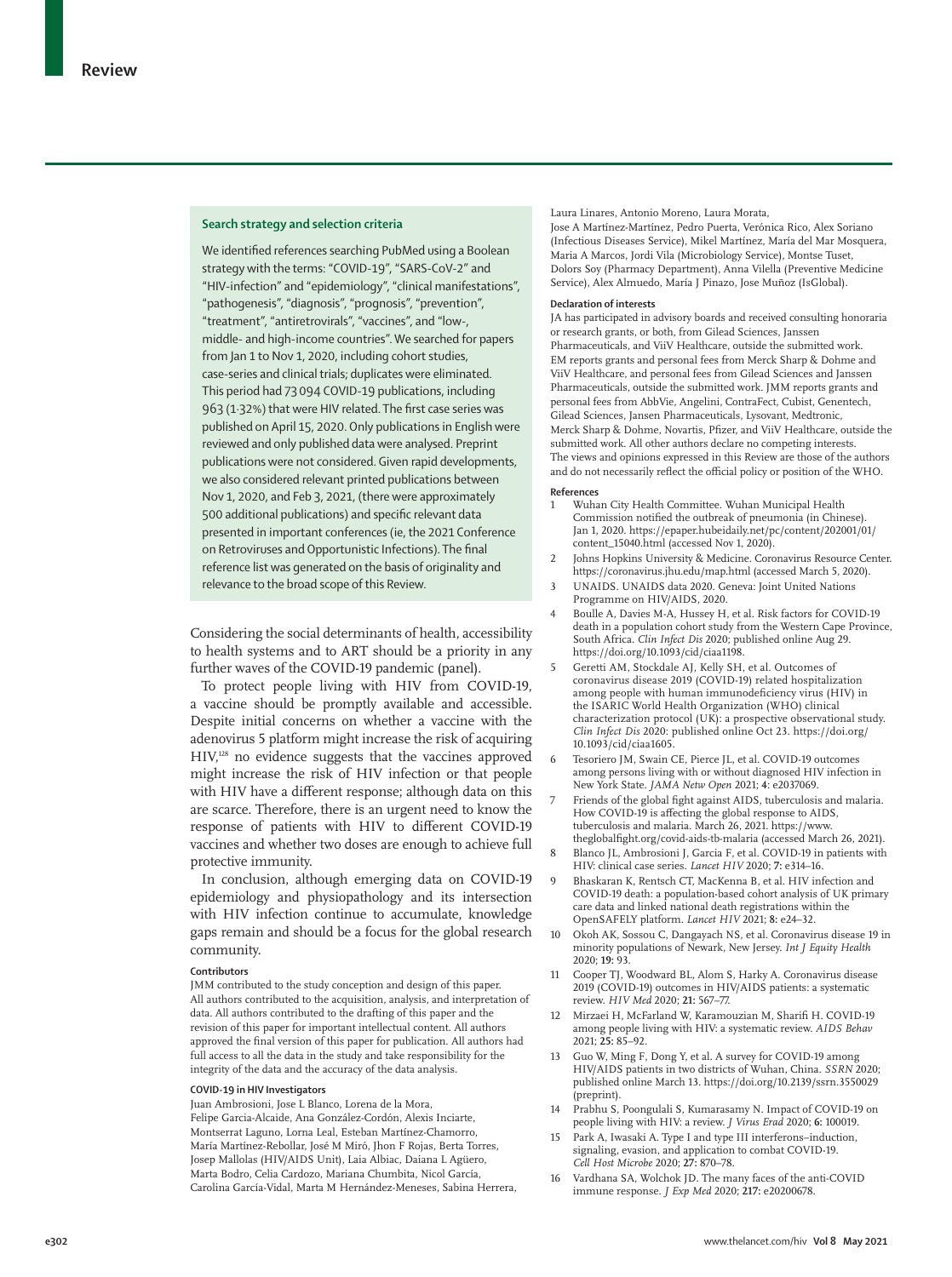- 17 Poland GA, Ovsyannikova IG, Kennedy RB. SARS-CoV-2 immunity: review and applications to phase 3 vaccine candidates. *Lancet* 2020; **396:** 1595–606.
- 18 Lee JS, Shin EC. The type I interferon response in COVID-19: implications for treatment. *Nat Rev Immunol* 2020; **20:** 585–86.
- 19 Sa Ribero M, Jouvenet N, Dreux M, Nisole S. Interplay between SARS-CoV-2 and the type I interferon response. *PLoS Pathog* 2020; **16:** e1008737.
- 20 Hadjadj J, Yatim N, Barnabei L, et al. Impaired type I interferon activity and inflammatory responses in severe COVID-19 patients. *Science* 2020; **369:** 718–24.
- 21 Bastard P, Rosen LB, Zhang Q, et al*.* Autoantibodies against type I IFNs in patients with life-threatening COVID-19. *Science* 2020; **370**: eabd4585.
- Doyle T, Goujon C, Malim MH. HIV-1 and interferons: who's interfering with whom? *Nat Rev Microbiol* 2015; **13:** 403–13.
- 23 Díez-Fuertes F, De La Torre-Tarazona HE, Calonge E, et al. Transcriptome sequencing of peripheral blood mononuclear cells from elite controller-long term non progressors. *Sci Rep* 2019; **9:** 14265.
- 24 Atyeo C, Fischinger S, Zohar T, et al. Distinct early serological signatures track with SARS-CoV-2 survival. *Immunity* 2020; **53:** 524–32.e4.
- 25 Fenwick C, Joo V, Jacquier P, et al. T-cell exhaustion in HIV infection. *Immunol Rev* 2019; **292:** 149–63.
- 26 Moir S, Fauci AS. B-cell responses to HIV infection. *Immunol Rev* 2017; **275:** 33–48.
- 27 Alrubayyi AS, Gea-Mallorqui E, Touizer E, et al. Characterization of SARS-CoV-2–specific responses in people living with HIV. Virtual Conference on Retroviruses and Opportunistic Infections; San Francisco, CA; March 6–10, 2021 (abstr 262).
- 28 Pallikkuth S, Sharkey M, Beauchamps L, et al. Persistence of SARS-COV-2–specific AB response in HIV+ individuals on ART. Virtual Conference on Retroviruses and Opportunistic Infections; San Francisco, CA; March 6–10, 2021 (abstr 260).
- 29 Spinelli M, Lynch KA, Yun CA, et al. SARS-CoV-2 seroprevalence and IgG levels are lower among people living with HIV. Virtual Conference on Retroviruses and Opportunistic Infections; San Francisco, CA; March 6–10, 2021 (abstr 627).
- 30 Stacey AR, Norris PJ, Qin L, et al. Induction of a striking systemic cytokine cascade prior to peak viremia in acute human immunodeficiency virus type 1 infection, in contrast to more modest and delayed responses in acute hepatitis B and C virus infections. *J Virol* 2009; **83:** 3719–33.
- 31 Schouten J, Wit FW, Stolte IG, et al. Cross-sectional comparison of the prevalence of age-associated comorbidities and their risk factors between HIV-infected and uninfected individuals: the AGEhIV cohort study. *Clin Infect Dis* 2014; **59:** 1787–97.
- 32 Collins LF, Sheth AN, Mehta CC, et al*.* The prevalence and burden of non-AIDS comorbidities among women living with or at-risk for HIV infection in the United States. *Clin Infect Dis* 2020; published online March 2. https://doi.org/10.1093/cid/ ciaa204.
- 33 Pelchen-Matthews A, Ryom L, Borges ÁH, et al. Aging and the evolution of comorbidities among HIV-positive individuals in a European cohort. *AIDS* 2018; **32:** 2405–16.
- 34 Pinti M, Appay V, Campisi J, et al. Aging of the immune system: Focus on inflammation and vaccination. *Eur J Immunol* 2016; **46:** 2286–301.
- 35 British HIV Association. Comment from BHIVA and THT on UK government guidance on coronavirus (COVID-19), social distancing to protect vulnerable adults and shielding to protect extremely vulnerable adults. March 23, 2020. https://www.bhiva.org/ comment-from-BHIVA-and-THT-on-UK-Government-guidance-on-Coronavirus-COVID-19 (accessed Nov 1, 2020).
- 36 Zhang H, Wu T. CD4+T, CD8+T counts and severe COVID-19: a meta-analysis. *J Infect* 2020; **81:** e82–84.
- Ho H, Peluso MJ, Margus C, et al. Clinical outcomes and immunologic characteristics of coronavirus disease 2019 in people with human immunodeficiency virus. *J Infect Dis* 2021; **223:** 403–08.
- 38 Sharov KS. HIV/SARS-CoV-2 co-infection: T cell profile, cytokine dynamics and role of exhausted lymphocytes. *Int J Infect Dis* 2021; **102:** 163–69.
- 39 Ambrosioni J, Nicolas D, Agüero F, Manzardo C, Miro JM. HIV treatment outcomes in Europe and North America: what can we learn from the differences? *Expert Rev Anti Infect Ther* 2014; **12:** 523–26.
- Sigel K, Swartz T, Golden E, et al. Coronavirus 2019 and people living with human immunodeficiency virus: outcomes for hospitalized patients in New York City. *Clin Infect Dis* 2020; **71:** 2933–38.
- 41 Dandachi D, Geiger G, Montgomery MW, et al*.* Characteristics, Comorbidities, and outcomes in a multicenter registry of patients with human immunodeficiency virus and coronavirus disease 2019. *Clin Infect Dis* 2020; published online Sept 9. https://doi.org/ 10.1093/cid/ciaa1339.
- 42 Hadi YB, Naqvi SFZ, Kupec JT, Sarwari AR. Characteristics and outcomes of COVID-19 in patients with HIV: a multicentre research network study. *AIDS* 2020; **34:** F3–8.
- 43 Winston A, De Francesco D, Post F, et al. Comorbidity indices in people with HIV and considerations for coronavirus disease 2019 outcomes. *AIDS* 2020; **34:** 1795–800.
- Baker JV, Peng G, Rapkin J, et al. CD4+ count and risk of non-AIDS diseases following initial treatment for HIV infection. *AIDS* 2008; **22:** 841–48.
- 45 Winichakoon P, Chaiwarith R, Liwsrisakun C, et al. Negative nasopharyngeal and oropharyngeal swabs do not rule out COVID-19. *J Clin Microbiol* 2020; **58:** e00297–20.
- Wang W, Xu Y, Gao R, et al. Detection of SARS-CoV-2 in different types of clinical specimens. *JAMA* 2020; **323:** 1843–44.
- 47 Aydillo T, Gonzalez-Reiche AS, Aslam S, et al. Shedding of viable SARS-CoV-2 after immunosuppressive therapy for cancer. *N Engl J Med* 2020; **383:** 2586–88.
- 48 Karataş A, İnkaya AÇ, Demiroğlu H, et al. Prolonged viral shedding in a lymphoma patient with COVID-19 infection receiving convalescent plasma. *Transfus Apheresis Sci* 2020; **59:** 102871.
- 49 Donovan RM, Bush CE, Markowitz NP, Baxa DM, Saravolatz LD. Changes in virus load markers during AIDS-associated opportunistic diseases in human immunodeficiency virus-infected persons. *J Infect Dis* 1996; **174:** 401–03.
- 50 Mole L, Ripich S, Margolis D, Holodniy M. The impact of active herpes simplex virus infection on human immunodeficiency virus load. *J Infect Dis* 1997; **176:** 766–70.
- 51 Günthard HF, Wong JK, Spina CA, et al. Effect of influenza vaccination on viral replication and immune response in persons infected with human immunodeficiency virus receiving potent antiretroviral therapy. *J Infect Dis* 2000; **181:** 522–31.
- 52 Peluso MJ, Bakkour S, Busch MP, Deeks SG, Henrich TJ. A high percentage of people with human immunodeficiency virus (HIV) on antiretroviral therapy experience detectable low-level plasma HIV-1 RNA following coronavirus disease 2019 (COVID-19). *Clin Infect Dis* 2020: published online Nov 19. https://doi. org/10.1093/cid/ciaa1754.
- 53 Hu R, Yan H, Liu M, et al. Brief report: virologic and immunologic outcomes for HIV patients with coronavirus disease 2019. *J Acquir Immune Defic Syndr* 2021; **86:** 213–18.
- 54 WHO. Laboratory assessment tool for laboratories implementing COVID-19 virus testing, 08 April 2020. Geneva: World Health Organization, 2020.
- 55 Parčina M, Schneider UV, Visseaux B, Jozić R, Hannet I, Lisby JG. Multicenter evaluation of the QIAstat respiratory panel: a new rapid highly multiplexed PCR based assay for diagnosis of acute respiratory tract infections. *PLoS One* 2020; **15:** e0230183.
- 56 Hanson KE, Caliendo AM, Arias CA, et al*.* Infectious Diseases Society of America guidelines on the diagnosis of coronavirus disease 2019 (COVID-19): serologic testing. *Clin Infect Dis* 2020: published online Sept 12. https://doi.org/10.1093/cid/ciaa1343.
- Cabello A, Zamarro B, Nistal S, et al. COVID-19 in people living with HIV: a multicenter case-series study. *Int J Infect Dis* 2021; **102:** 310–15.
- 58 Härter G, Spinner CD, Roider J, et al. COVID-19 in people living with human immunodeficiency virus: a case series of 33 patients. *Infection* 2020; **48:** 681–86.
- Gervasoni C, Meraviglia P, Riva A, et al. Clinical features and outcomes of patients with human immunodeficiency virus with COVID-19. *Clin Infect Dis* 2020; **71:** 2276–78.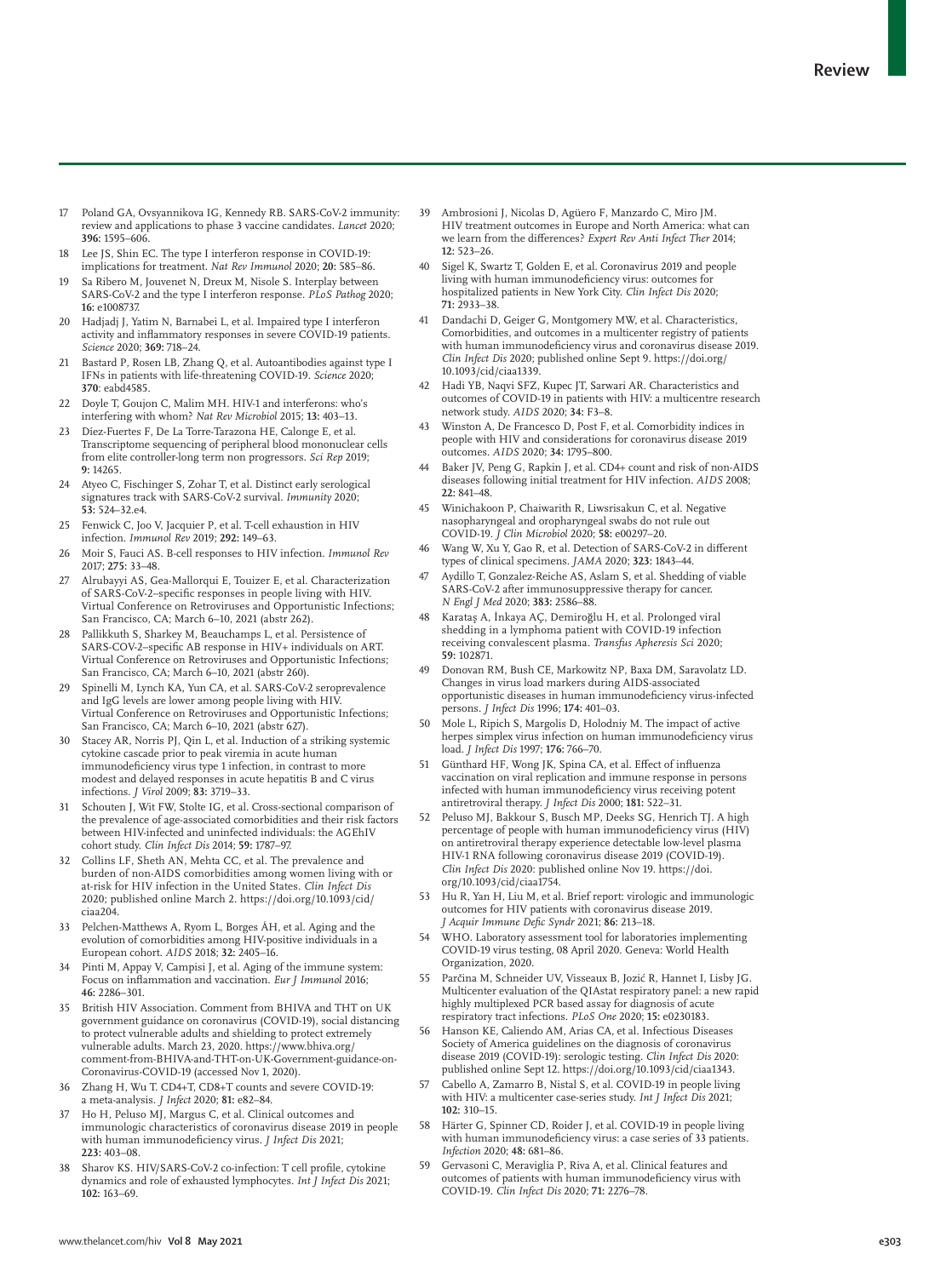- 60 Shalev N, Scherer M, LaSota ED, et al. Clinical characteristics and outcomes in people living with human immunodeficiency virus hospitalized for coronavirus disease 2019. *Clin Infect Dis* 2020, **16**: 2294–97.
- Vizcarra P, Pérez-Elías MJ, Quereda C, et al. Description of COVID-19 in HIV-infected individuals: a single-centre, prospective cohort. *Lancet HIV* 2020; **7:** e554–64.
- 62 Inciarte A, Gonzalez-Cordon A, Rojas J, et al. Clinical characteristics, risk factors, and incidence of symptomatic coronavirus disease 2019 in a large cohort of adults living with HIV: a single-center, prospective observational study. *AIDS* 2020; **34:** 1775–80.
- 63 Etienne N, Karmochkine M, Slama L, et al. HIV infection and COVID-19: risk factors for severe disease. *AIDS* 2020; **34:** 1771–74.
- 64 Miyashita H, Kuno T. Prognosis of coronavirus disease 2019 (COVID-19) in patients with HIV infection in New York City. *HIV Med* 2021; **22:** e1–2.
- 65 Del Amo J, Polo R, Moreno S, et al. Incidence and severity of COVID-19 in HIV-positive persons receiving antiretroviral therapy: a cohort study. *Ann Intern Med* 2020; **173:** 536–41.
- 66 Shapiro AE, Bender Ignacio RA, Whitney BM, et al. COVID-19 cases & hospitalizations in a US multisite cohort of people with HIV. Virtual Conference on Retroviruses and Opportunistic Infections; San Francisco, CA; March 6–10, 2021 (abstr 543).
- 67 Barbera LK, Kamis KF, Abdo MH, et al. Risk factors for hospitalization in people with HIV and COVID-19. Virtual Conference on Retroviruses and Opportunistic Infections; San Francisco, CA; March 6–10, 2021 (abstr 546).
- 68 Moran CA, Oliver N, Szabo BV, et al. Comorbidity burden is associated with hospitalization for COVID-19 among PWH. Virtual Conference on Retroviruses and Opportunistic Infections; San Francisco, CA; March 6–10, 2021 (abstr 547).
- 69 Mang S, Kaddu-Mulindwa D, Metz C, et al. *Pneumocystis jirovecii* pneumonia and severe acute respiratory syndrome coronavirus 2 coinfection in a patient with newly diagnosed HIV-1 infection. *Clin Infect Dis* 2020: published online July 1. https://doi.org/ 10.1093/cid/ciaa906.
- 70 Bouaré F, Laghmari M, Etouche FN, et al. Unusual association of COVID-19, pulmonary tuberculosis and human immunodeficiency virus, having progressed favorably under treatment with chloroquine and rifampin. *Pan Afr Med J* 2020; **35** (suppl 2)**:** 110.
- 71 Choy CY, Wong CS. It's not all about COVID-19: pneumocystis pneumonia in the era of a respiratory outbreak. *J Int AIDS Soc* 2020; **23:** e25533.
- 72 Hoffmann C, Casado JL, Härter G, et al. Immune deficiency is a risk factor for severe COVID-19 in people living with HIV. *HIV Med* 2020; published online Dec 27. https://doi.org/10.1111/ hiv.13037.
- 73 Blanco JL, Casado JL, Blanco J-R, et al. A prospective case-cohort study of COVID-19 in persons with HIV: CoVIH-19 study Virtual Conference on Retroviruses and Opportunistic Infections San Francisco, CA; March 6–10, 2021 (abstr 641).
- 74 Lee MJ, Smith C, Fidler S, et al. HIV and COVID-19 inpatient outcomes: a matched retrospective multicentre analysis. Virtual Conference on Retroviruses and Opportunistic Infections; San Francisco, CA; March 6–10, 2021 (abstr 142).
- 75 Tang ME, Gaufin T, Anson R, Cachay ER. HIV is associated with a higher rate of COVID-19 diagnosis but no adverse outcomes. Virtual Conference on Retroviruses and Opportunistic Infections; San Francisco, CA; March 6–10, 2021 (abstr 542).
- 76 Yendewa GA, Perez JA, Schlick KA, et al. Characterizing COVID-19 presentation and clinical outcomes in HIV patients in the US. Virtual Conference on Retroviruses and Opportunistic Infections; San Francisco, CA; March 6–10, 2021 (abstr 548).
- 77 Berenguer J, Díez C, Martín-Vicente M, et al. Prevalence and factors associated with SARS-CoV-2 antibodies in a Spanish HIV cohort. Virtual Conference on Retroviruses and Opportunistic Infections San Francisco, CA; March 6–10, 2021 (abstr 549).
- 78 Ayerdi O, Puerta T, Clavo P, et al. Preventive efficacy of tenofovir/ emtricitabine against severe acute respiratory syndrome coronavirus 2 among pre-exposure prophylaxis users. *Open Forum Infect Dis* 2020; **7:** a455.
- 79 Elfiky AA. Ribavirin, remdesivir, sofosbuvir, galidesivir, and tenofovir against SARS-CoV-2 RNA dependent RNA polymerase (RdRp): a molecular docking study. *Life Sci* 2020; **253:** 117592.
- 80 RECOVERY Collaborative Group. Lopinavir–ritonavir in patients admitted to hospital with COVID-19 (RECOVERY): a randomised, controlled, open-label, platform trial. *Lancet* 2020; **396:** 1345–52.
- WHO Solidarity Trial Consortium. Repurposed antiviral drugs for COVID-19—interim WHO Solidarity Trial Results. *N Engl J Med* 2021; **384:** 497–511.
- 82 Spinner CD, Gottlieb RL, Criner GJ, et al. Effect of remdesivir *vs* standard care on clinical status at 11 days in patients with moderate COVID-19: a randomized clinical trial. *JAMA* 2020; **324:** 1048–57.
- 83 Beigel JH, Tomashek KM, Dodd LE, et al. Remdesivir for the treatment of COVID-19–final report. *N Engl J Med* 2020; **383:** 1813–26.
- 84 Wang Y, Zhang D, Du G, et al. Remdesivir in adults with severe COVID-19: a randomised, double-blind, placebo-controlled, multicentre trial. *Lancet* 2020; **395:** 1569–78.
- Kalil AC, Patterson TF, Mehta AK, et al. Baricitinib plus remdesivir for hospitalized adults with COVID-19. *N Engl J Med* 2020; **384:** 795–807.
- 86 Stebbing J, Phelan A, Griffin I, et al. COVID-19: combining antiviral and anti-inflammatory treatments. *Lancet Infect Dis* 2020; **20:** 400–02.
- Li L, Zhang W, Hu Y, et al. Effect of convalescent plasma therapy on time to clinical improvement in patients with severe and life-threatening COVID-19: a randomized clinical trial. *JAMA* 2020; **324:** 460–70.
- 88 Libster R, Pérez Marc G, Wappner D, et al. Early high-titer plasma therapy to prevent severe COVID-19 in older adults. *N Engl J Med* 2021; **384:** 610–18.
- Weinreich DM, Sivapalasingam S, Norton T, et al. REGN-COV2, a neutralizing antibody cocktail, in outpatients with COVID-19. *N Engl J Med* 2020; **384:** 238–51.
- 90 Chen P, Nirula A, Heller B, et al. SARS-CoV-2 neutralizing antibody LY-CoV555 in outpatients with COVID-19. *N Engl J Med* 2021; **384:** 229–37.
- 91 Li G, Fan Y, Lai Y, et al. Coronavirus infections and immune responses. *J Med Virol* 2020; **92:** 424–32.
- 92 The RECOVERY Collaborative Group. Dexamethasone in hospitalized patients with COVID-19. *N Engl J Med* 2021; **384:** 693–704.
- 93 Nadkarni GN, Lala A, Bagiella E, et al. Anticoagulation, bleeding, mortality, and pathology in hospitalized patients with COVID-19. *J Am Coll Cardiol* 2020; **76:** 1815–26.
- Hogan AB, Jewell BL, Sherrard-Smith E, et al. Potential impact of the COVID-19 pandemic on HIV, tuberculosis, and malaria in low-income and middle-income countries: a modelling study. *Lancet Glob Health* 2020; **8:** e1132–41.
- 95 Jewell BL, Mudimu E, Stover J, et al. Potential effects of disruption to HIV programmes in sub-Saharan Africa caused by COVID-19: results from multiple mathematical models. *Lancet HIV* 2020; **7:** e629–40.
- Simões D, Stengaard AR, Combs L, Raben D. Impact of the COVID-19 pandemic on testing services for HIV, viral hepatitis and sexually transmitted infections in the WHO European Region, March to August 2020. *Euro Surveill* 2020; **25:** 2001943.
- 97 Panel de expertos del Grupo de Estudio de SIDA. Consensus document on teleconsultation (TC) for people living with HIV infection (PLHIV) (in Spanish). Madrid: GESIDA, 2020.
- Stowe MJ, Calvey T, Scheibein F, et al. Access to healthcare and harm reduction services during the COVID-19 pandemic for people who use drugs. *J Addict Med* 2020; **14:** e287–89.
- 99 Lapeyre-Mestre M, Boucher A, Daveluy A, et al. Addictovigilance contribution during COVID-19 epidemic and lockdown in France. *Therapie* 2020; **75:** 343–54.
- 100 Mallet J, Dubertret C, Le Strat Y. Addictions in the COVID-19 era: current evidence, future perspectives a comprehensive review. *Prog Neuropsychopharmacol Biol Psychiatry* 2021; **106:** 110070.
- 101 Trujols J, Larrabeiti A, Sànchez O, Madrid M, De Andrés S, Duran-Sindreu S. Increased flexibility in methadone take-home scheduling during the COVID-19 pandemic: should this practice be incorporated into routine clinical care? *J Subst Abuse Treat* 2020; **119:** 108154.
- 102 Vindegaard N, Benros ME. COVID-19 pandemic and mental health consequences: systematic review of the current evidence. *Brain Behav Immun* 2020; **89:** 531–42.
- Santos G-M, Ackerman B, Rao A, et al. Economic, mental health, HIV prevention and HIV treatment impacts of COVID-19 and the COVID-19 response on a global sample of cisgender gay men and other men who have sex with men. *AIDS Behav*; **25:** 311–32.